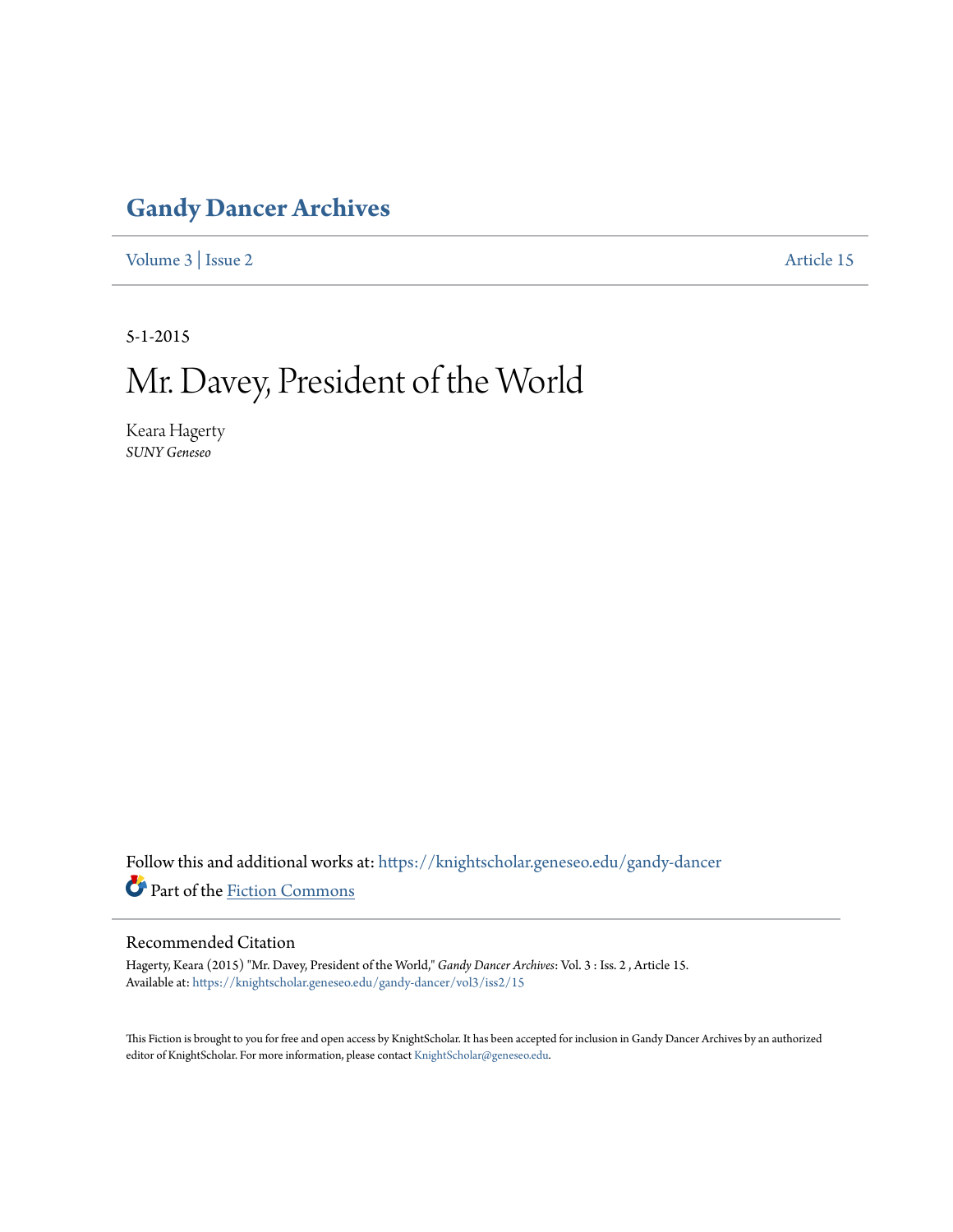## Mr. Davey, President of The World

There was a long dirt road that fell parallel to the edge of the farm. Neither his father nor his mother ever used it as it was the service road, designated for the farm hands and infrequent deliveries made to their house. The road was the closest thing to the outside world Davey could see from the sprawling acres and he watched it with fervor from the backyard in the sun and from the covered porch in the rain. His mother suffered from nervousness and so she spent the majority of her time watching Davey watch the road, calling from inside the house if he ventured past the fence and into the cow field. This was the farthest he could go while her eyes bore on him. The farm was in a secluded patch of Wyoming, too far from any town and too far from the small school for the bus to reach. His mother homeschooled him, skipping over math, global studies, and language, spending hours on religion, reading from dusty books she kept locked in a cupboard next to the stairs, allowing Davey thirty minutes of free time while she took a nap on the sofa in the front room, as prescribed by the doctor.

"Matthew: 13." His mother struck a match, letting the end of her cigarette burn, folding in on itself between her pink lips. Her blue eyes were intense and unblinking.

Davey looked around the room. When he was younger he had enjoyed the Bible, fascinated by the plagues, Moses, Eden, and Jesus. The years of memorization had taken the enjoyment out of the tales, which felt stale and robotic as he recited them.

"That's the parable of the sower."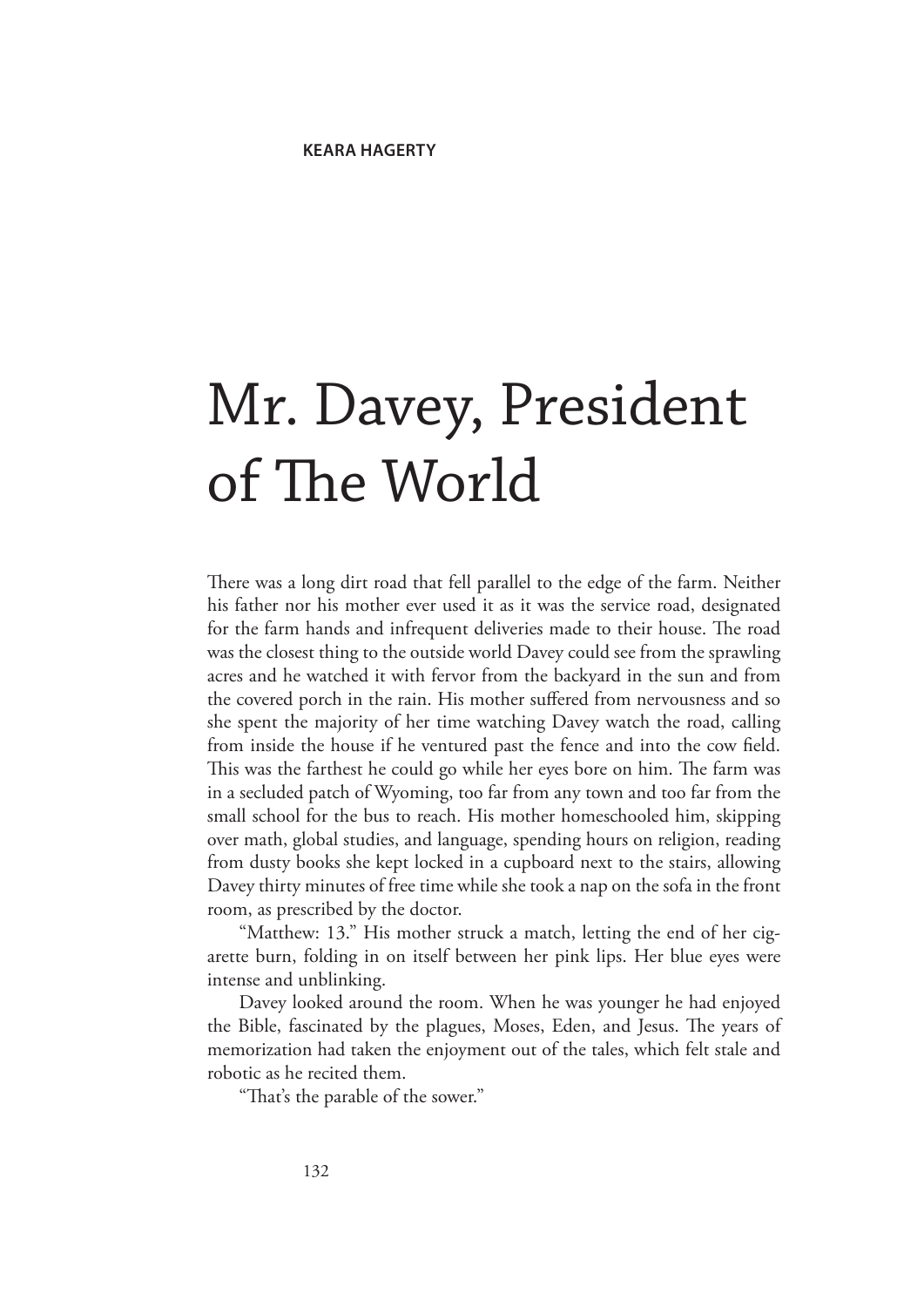"Good. Do you remember what it means?" Davey's mother took a long sip of her iced tea, the glass fogging with the mixture of hot breath and ice.

Davey nodded. "A man's reception of God's Word is determined by the condition of his heart."

"Amen. Now go play."

Davey made his way up the steps to the porch, skipping over the last one, which had become rotten with water from the snow that past winter. His legs ached with puberty, growing so rapidly he half expected his bones to break through his skin. The house had fallen into disrepair in the last few years from a combination of the weather, money troubles, and his father's frequent trips across state to look for better land. Davey remembered the hopeful conversations once tossed between his parents like coins in a well, plans to leave the farm in search of better land before the start of the next season, which came and went year in and year out. From his spot on the steps Davey watched the last farm hand, Trevor, feeding the cows at their bushel. They pushed with their noses, greedily lapping at the hay with purple tongues until he couldn't tell one from the other.

The sun bore down enough to make the early spring air bearable and cast patches of warm greenery on the field beyond the dirt road. Twenty-six acres, only a third of which he had explored. From inside the house, Davey could hear his mother snoring sharply, as if someone had just surprised her. He walked to the edge of the fence before kicking off his brown leather shoes, knowing his mother would spy any dirt on them from a mile away. The ground was moist and dry all at the same time and Davey winced as he walked through the field, knowing that cow shit lurked beneath the milk thistles and grass. Halfway between the house and the road Davey turned around. He thought he heard his mother, but it was impossible to hear anything over the satisfied sounds of the cows feasting. He reached out to touch one of them as he walked past, the hide wincing as he brushed it. From behind the bushel Davey could hear someone coming. He crouched down until his small body was hidden amongst the herd, too busy to acknowledge his presence. Trevor set down two buckets of water next to the cow, only feet away from Davey.

"Move, go on," Trevor called. "Let me get in here you fat heifers." He tossed the water sloppily into the trough behind the hay, bits of water hitting Davey in the face. He knew Trevor would tell his mother where he had been; he took any excuse to talk to her. Davey would watch his eyes flit up and down his mother's body until she excused herself from the conversation.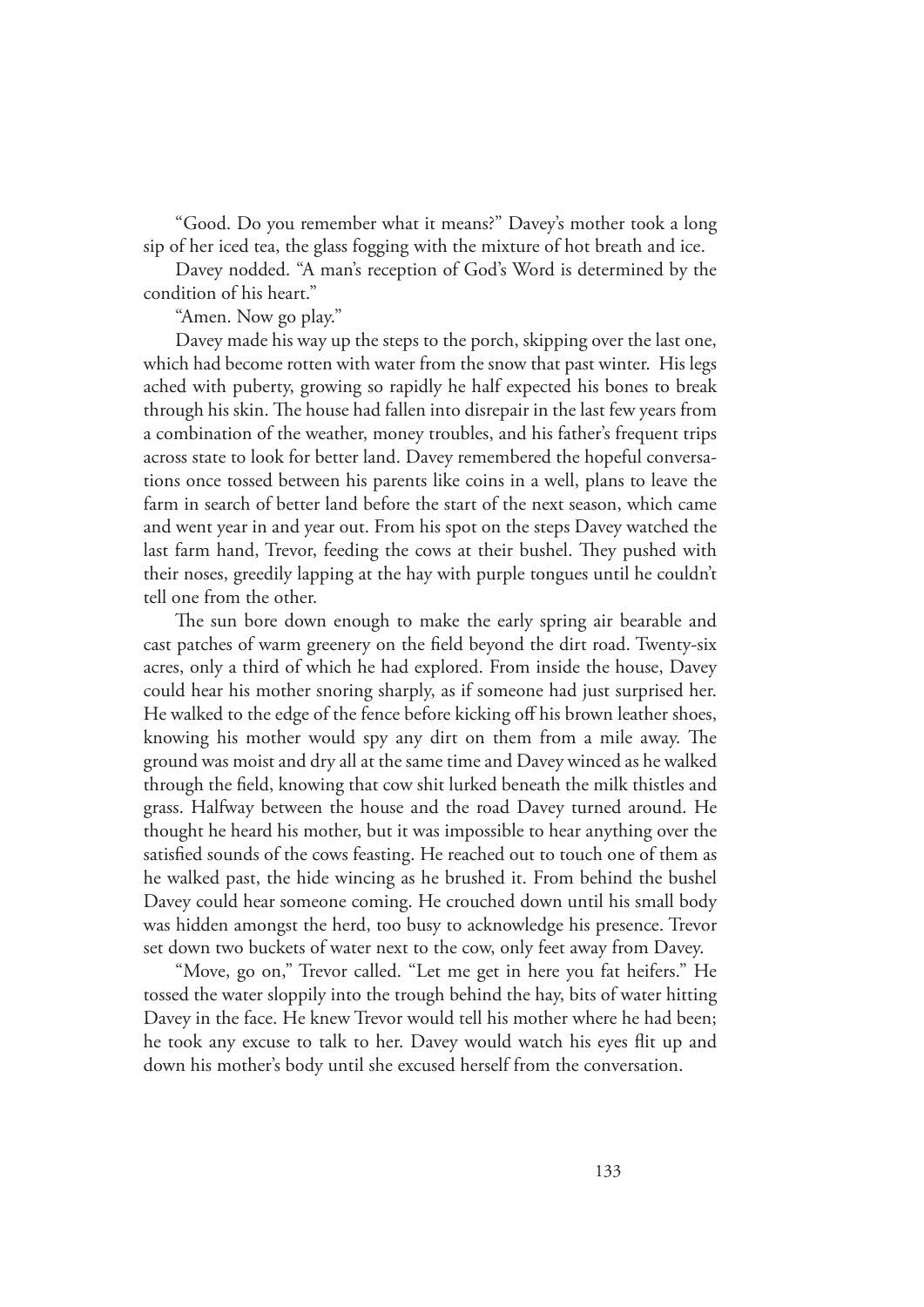"Your mother is a fine lady, you hear me?" Trevor would say as he made his way back to the barn. "A real fine woman." Davey knew his mother was a beautiful woman; her clear blue eyes and sunflower yellow hair had been the envy of all the women in the last town. She hadn't wanted to move out to the farm when his father came back from the war, but there was no arguing with him—stoic and unnerving in his distance, they packed up and followed his dreams of isolation.

Davey waited until Trevor's footsteps were too far to hear and he slowly began making his way toward the dirt road. The fence at the edge of the field was rusted and his shirt, a red and white striped crew neck, ripped at the seam as he crouched underneath it.

"Shit." Davey sucked in his breath quickly, sure that his mother, Jesus, and the rest of the God-fearing county of Washakie had heard him. If he turned around now he would have enough time to sneak back into the house and change before his mother awoke, but instead he passed under the fence and onto the road. The dirt felt velvety under his feet and Davey marveled at how narrow the road looked close up, how small his house looked from where he stood now. There were only a few feet between him and the edge of the woods and so he walked toward them, cautiously at first, but then quickly, as if they were calling to him.

He had only been walking for what felt like a second when he stopped to look around. On all sides and in every direction thick masses of trees surrounded him. The path from the road had disappeared behind the leaves, and the footprints indented in the ground moss had inflated again, leaving him motionless and utterly lost.

"Hello?" Davey called. Somewhere in the distance a bird chirped and fluttered from branch to branch, its blue wings splattered like paint against the trees. He tried to calculate how long he had been gone—*ten minutes? An hour?* The sun was still casting small patches of light through the canopy of green and so Davey figured it couldn't have been that long, at least he hoped. From the corner of his eye, Davey spotted what looked like a house in the distance. It was partially covered with vines that twisted around the roof and through the crumbling chimney, thick and knotted. He thought it might be a lodge for hikers who often came through the county on their way to the Continental Divide Trail, a famous route that even the most geographically ignorant were taught about. It reminded him of his house, with its sunken steps and chipped paint. Davey walked up to the porch and stopped, listening for the sounds of the house's inhabitants—people or animals.

It was only silence that greeted Davey, and he knocked on the door for good measure before turning the knob and opening it.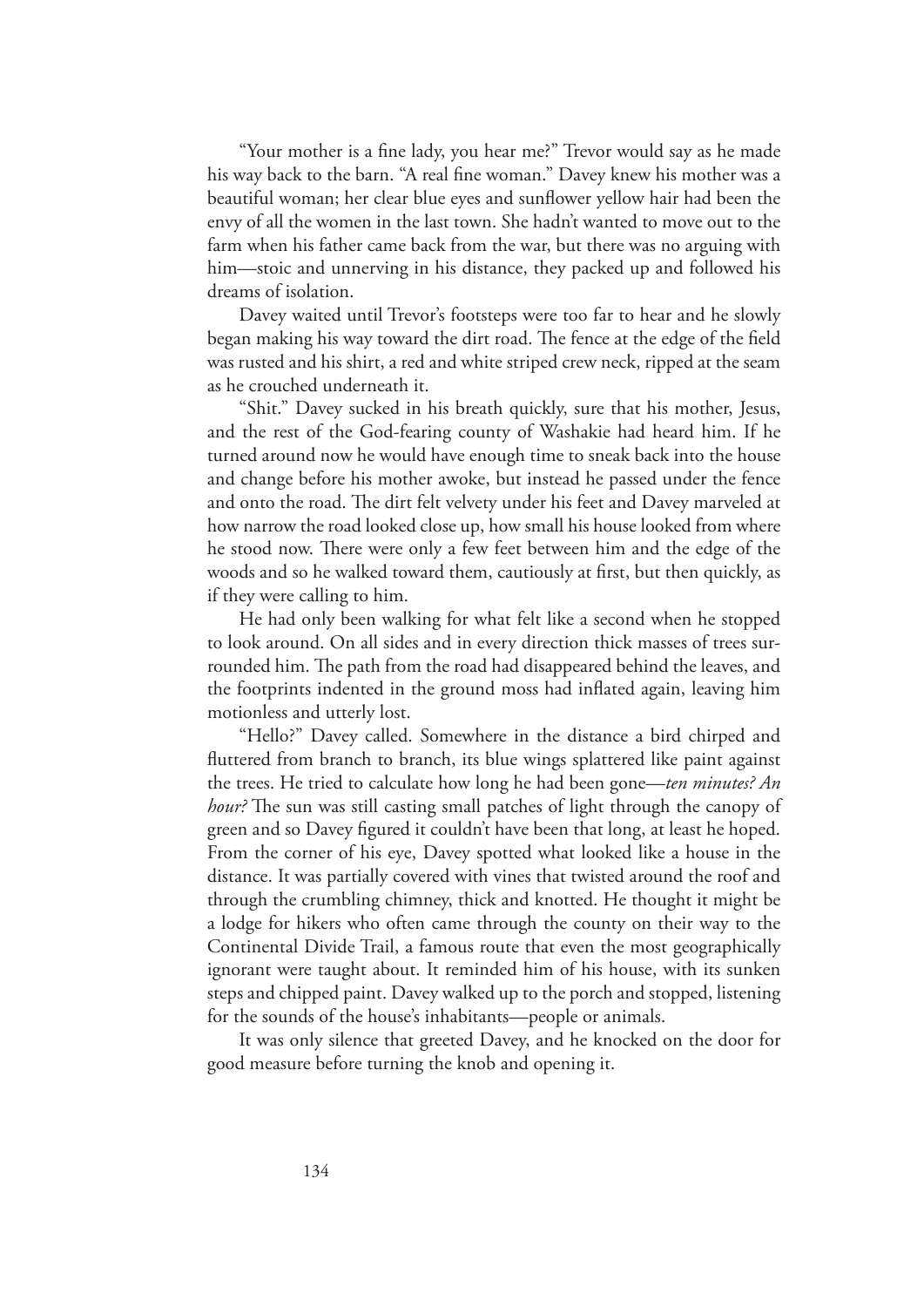"Hello? Is anyone here?" Davey surveyed the room—a small coal-burning oven, a couple of pots and pans, a sturdy set of bunk beds stripped down to the wood. Bottles of every shape, size, and color hung suspended by rope from the rafters, clinking gently against one another in the breeze.

"What are you doing in here?" The voice was old and hoarse, and through the muddled clinking of the bottles he thought he recognized it. Davey froze, paralyzed by thoughts of his father finding him in the middle of the woods without explanation; his ass clenched instinctively, readying itself for the belt. Davey could only remember a couple instances in which his father's belt had been fully removed—when he forgot to latch the chicken coop and three of the largest hens were ripped to shreds by the neighboring fox, and when Davey had called his mother a bitch just loudly enough that his father, passing through the kitchen, heard him—although his mother had not. Mostly it was unbuckled and pulled out far enough to strike fear into Davey that struck harder than the leather against skin.

"I'm sorry. I was walking and I got lost," Davey stumbled over his words. "I thought someone might be in here."

"I'm someone." The man moved close enough so Davey could smell alcohol on his breath, "Don't I look like a goddamned someone to you, kid?"

"Yes sir, I'm sorry." The sun was setting outside and Davey knew he only had twenty minutes, tops, before it was pitch black. "I'll just go now."

"Whoa, whoa there." The man grabbed Davey by the shoulder. "I didn't mean to scare you. Are you scared?"

Davey wanted nothing more than to be nose deep in the Bible, vowing to never cross that road again. "No." Before his father had gone off to "fight the good fight," as he called it, he took Davey aside and told him one thing: a man has nothing to fear but what lies inside of him.

"Good." The man pulled a chair out from the small table pushed in the corner and motioned for him to sit. "It's just, I don't usually have company and I like a little time to prepare. Tidy up, cook a seven course meal, maybe shave if I'm entertaining ladies." He grabbed two beers from a cooler. "But there ain't no ladies as far as I can see." The man cracked one open and set the other down in front of Davey. It was the same brand his father drank; Davey recognized it from the small rounded bottle and red and white striped label. He used to peel them off the dozens he would find strewn around the garage.

"Go on, have some." The man popped off the cap and pushed it closer. "What, your old man never give you a beer?"

Davey shook his head.

"That's a damn shame. What's your name anyway?"

Davey took a sip. The taste of it—bitter and metallic—took him by surprise and he struggled to swallow it, choking on the last few drops. "Davey."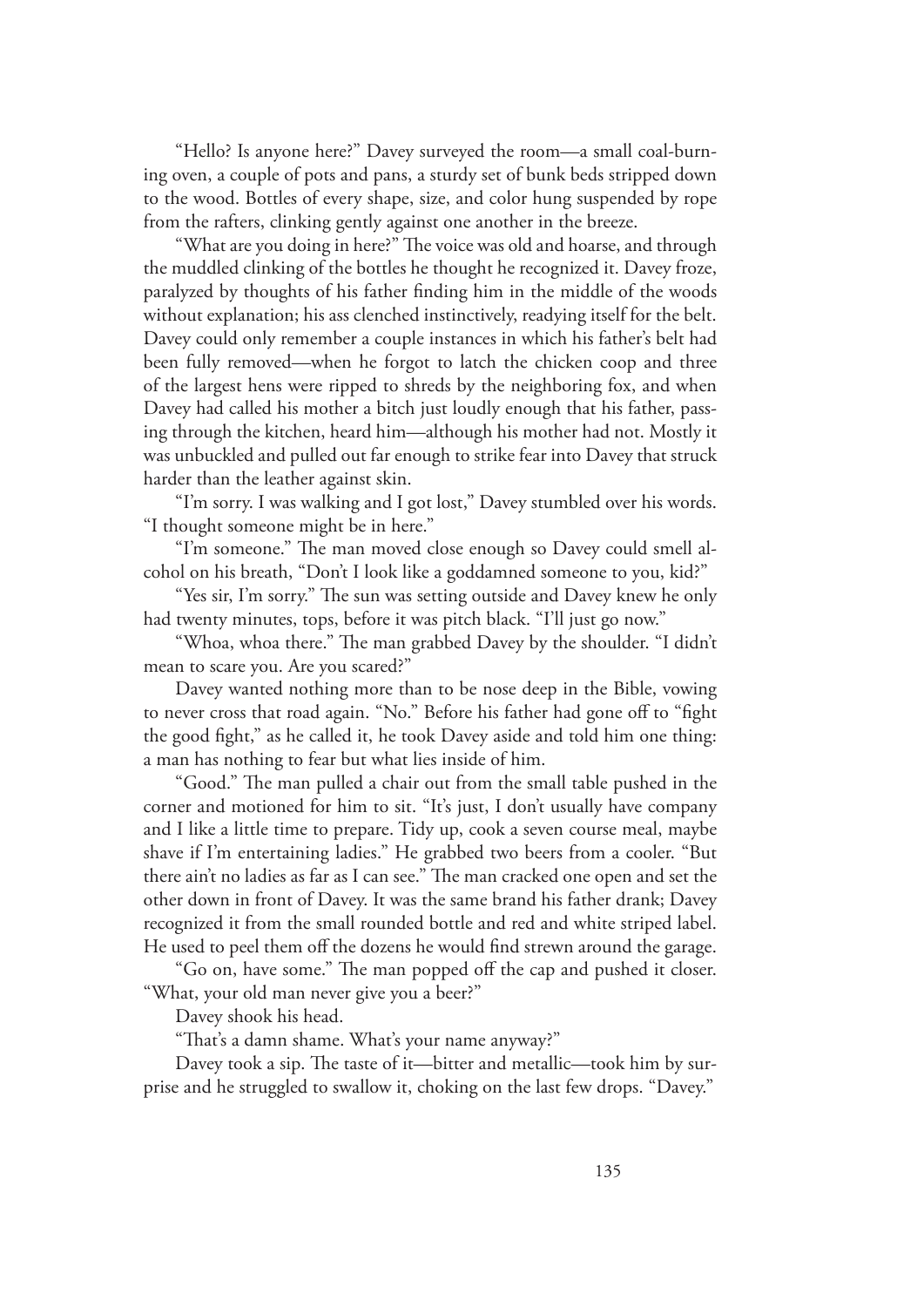"Well, Davey, did anyone ever tell you that you look just like John F. Kennedy?"

Davey shook his head. He had seen some of the young politician's inaugural speech with his mother who, after much pleading on his part, allowed him to watch the history unfold on their small black and white television. Davey had watched her usual tight-lipped expression soften as the speech began, unable to hide her fascination and, he suspected, desire for the leader. She was captivated by his dark hair, chiseled jaw, and baby blue eyes as all women were; he was captivated by his voice: strong, respectful, and mesmerizing.

"Ask not what your country can do for you," Davey spoke slowly, careful to correctly recite the quote that had stuck with him, "ask what you can do for your country."

"He speaks!" The man took a cigarette out and stuck it between his two front teeth, yellowing and chipped.

"What's your name?" Davey asked. The man recoiled at the question and Davey felt a pang of fear run through his chest.

"Name…name…" He pulled at his long, graying beard. "Well, I can't for the life of me remember my real name, kid, but you can call me Randall. That was my brother's name. Good man."

"What are you doing here? I mean, in this cabin?" Davey asked.

"Hitchin' my way over to Cali-for-nia." The word poured smoothly out of Randall's mouth and Davey could almost feel the warmth of the West Coast sun pouring down upon him.

"Caught the freight up this far before the conductor started doin' night checks." Night. Davey looked outside the small scratched window, the trees casting dark shadows on one another.

"Could you point me toward Route 6, sir?" Davey followed Randall out into the woods that darkened slightly, colder without the patches of sun. They walked together for a while in silence when they came to the edge of the trees and the start of the road. Davey stopped and watched Randall walk back towards his house, his gray beard the last thing to disappear in the early evening haze. As he came closer to the house, he could see soft yellow light cascading through the windows, the silhouette of his mother in the kitchen preparing dinner. Davey could feel his heart attempting to escape his chest as he made his way to the door. Imagined fury in his mother's eyes would burn like two spotlights as she heard the door close and her jaw would clench when she saw the giant rip in his shirt and mud on his feet. Davey looked down—he had forgotten his shoes back at the fence, but it had started to rain and they wouldn't help him now.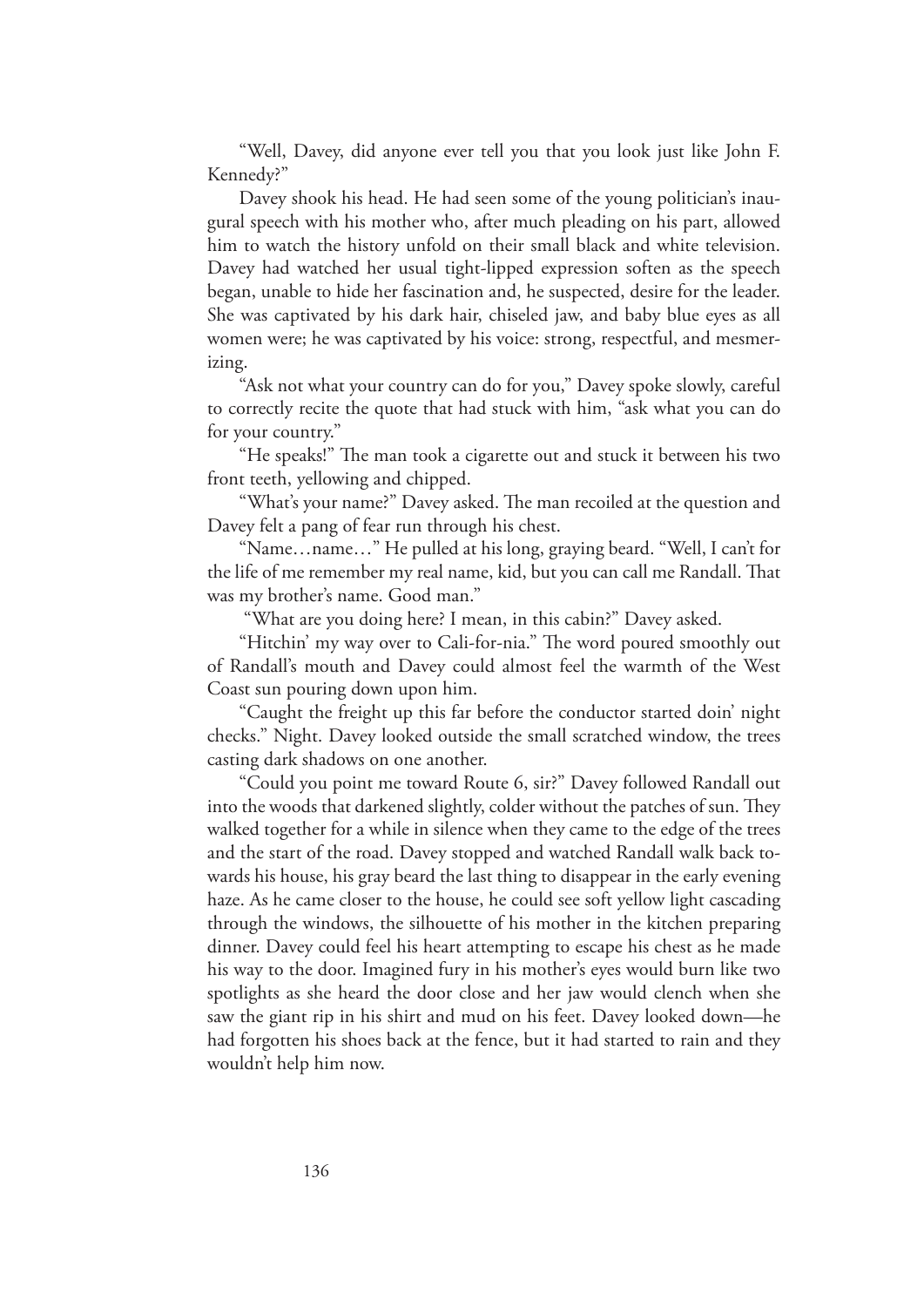"There's cornbread in the oven, could you grab it?" Davey's mother leaned over a vat of steaming broth, mixing lumps of indistinguishable ingredients further into the milky liquid. She didn't look up at Davey whose feet tracked a line of dirt across the floor as he walked toward the stove. A gust of heat hit him, prickling his cheeks and making his skin itch.

His mother filled two glasses with milk and set down a beer in front of his father's place. She must have been ignoring his absence, not wanting to address the issue while his father was home. Davey knew his father would find a way to blame his mother as he always did. When he was younger their love was obvious, open, and enormous. Pet names for his mother and lingering embraces passed between them like steam. It was obvious to Davey even as a twelve year old that there was something gone between them; the conversations that once hummed in the dead of night were now shouting matches that lasted until his mother had to retire. The three sat in silence at the table. His mother watched his father eat, inhaling food between swigs of beer.

"So, Pop, you think we'll move any time soon?"

"Don't be a fool, boy," his father grunted. "We're never getting out of here."

Davey's throat lurched. *Never.* Davey thought of himself as an old man, still reciting parables and sitting on the porch in the afternoon, looking out over the trees rooted in the ground—still freer than him. Suddenly his fork felt like lead in his hand and he let it drop to the floor before pushing away from the table in silence.

From his bedroom, Davey could hear his mother trying to sway attention away from his exit. "Davey is really getting good at reciting the parables, Peter." Her voice jumped an octave—whether out of fear or excitement Davey couldn't tell. "Basically has all of them memorized." She picked up her fork, taking small bites from her plate, which seemed to be eternally full. His father grunted before making his way out to the garage for the remainder of the evening.

That night, Davey lay awake in bed dreading the next morning when he would surely meet his fate. His mother woke him at six with two poached eggs and black coffee. It was the only vice she allowed him and he clung to it, draining the cup within minutes as she took drags on a Marlboro—the first of many. As promised, they continued where they had left off but his fate had yet to arrive. The day crept on until his mother lay down for her nap so seamlessly, he was unsure if she had ever awoken.

The walk to the road felt shorter than before and Davey curtailed around the cows gathered by the hay, picking up his shoes, caked with mud and shit around the edges. He walked aimlessly, letting the trees guide him. He would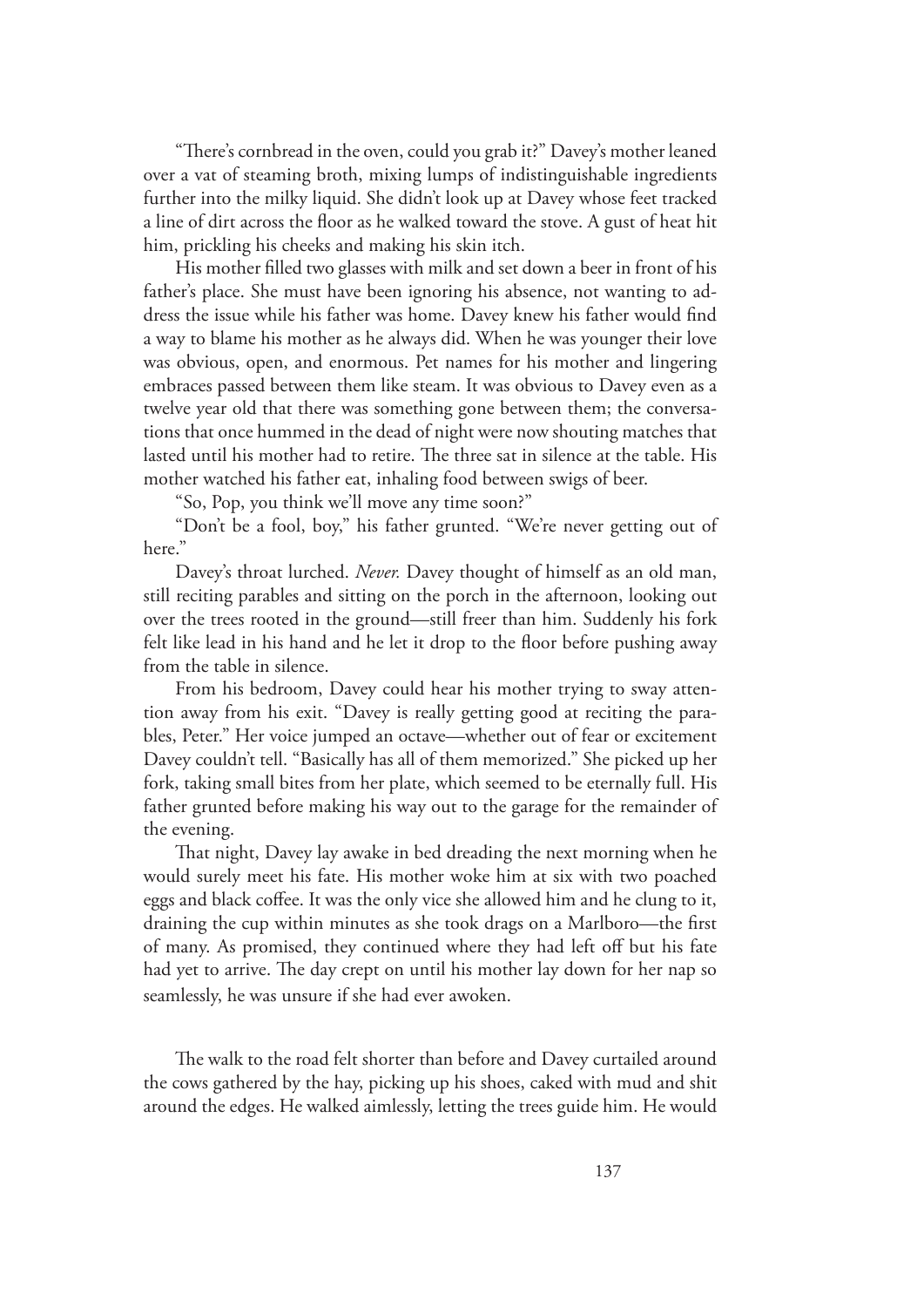pick one in the distance and aim for it, varying his choices by size and bark, picking no favorites. Within minutes the cabin appeared on the horizon, bigger and more expansive than it had seemed. Davey walked toward it without reservation, half expecting to find his mother asleep inside of the log walls, half hoping to see her expression filled with rage.

"Mr. Davey, President of the World!" Randall greeted him from atop a thin ladder that bowed under his heavy frame. He strung a sea green bottle from a rafter crowded with at least fifty others, tapping them lightly as he stepped down.

"To what do I owe the pleasure?" He did a makeshift salute and handed a beer to Davey who popped off the cap, letting the amber liquid tickle his throat and nose.

"Do you have a family?" Davey was surprised at his forwardness but not regretful.

"That's like asking if a bee has a hive, kid." Randall sucked his teeth, playing with the gold cap on his canine, smoothing it beneath his tongue. "Of course I have a family."

"I hate my family." The words hung in the air, visible like the smoke from his mother's ashtray. He tried to waft them away with thoughts of his mother's sweet rolls and her beautiful singing voice, things he loved that he had taken away from her, things that he clung to in spite of everything else.

"Well shit," Randall laughed, "you wouldn't be human if you didn't. It's what you do about that hate that matters."

"But I don't know what to do." Davey clenched his fists, "My mom never lets me do *anything*, and my dad doesn't even know I exist." The beer shot out quickly from the bottle and foamed over Davey's lips, a sour mustache forming on his upper lip. "I wish they would disappear."

"You don't." Randall's eyes bore a hole in Davey, his gray beard twitching with each breath. "It's a lonely world without a family, kid. I would know."

"What happened to yours?" The wind outside had picked up speed and the sun seemed to set in time with his heart, each beat moving it further below the horizon.

"Well, I killed them." Randall tapped a bony finger on the table. "Chopped up my mom and dad into tiny bits and buried them in the yard. Bodies are heavier than you'd think." He laughed, tapping his fingers rapidly on the table.

"POW!" He slammed his fist down suddenly, his body going limp. "Just like that and they go from alive…to dead!" The sound made Davey jump, his heart begging to be released from his chest. He watched Randall, handling him as though he were a caged animal—no sudden moves.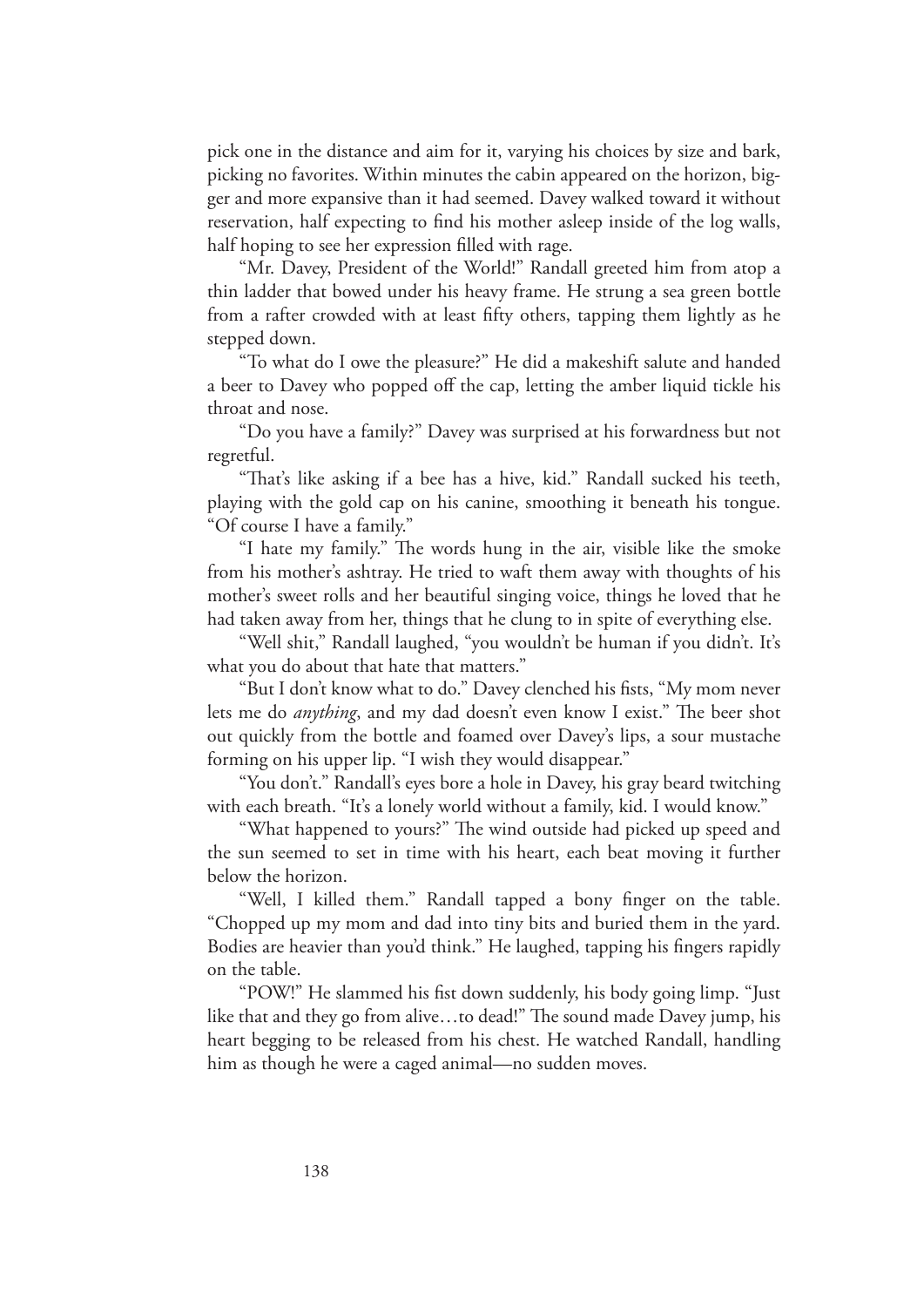Davey thought about his mother's face, her straw colored hair splattered with blood. He imagined the garage floor covered in the beer that would pour out of the gunshots in his father's belly. Davey remembered his father's words, and if not fearful for thinking these thoughts, he was deeply ashamed. He wondered if Randall ever thought about heaven, ever worried that they had condemned him for his act, or if he even believed in heaven to begin with. Davey longed suddenly for the comfort of his mother's cigarette smoke, sweet compared to Randall's, curling gently under his nose. He longed for the candies she hid deep within her apron pockets, slipping them to Davey when he made it through a verse without stuttering, the look of pride on her face when he recited the Ten Commandments. Davey remembered his father's words.

"I've got to go." Davey stood abruptly and paced towards the door before turning around. "I don't think you're a bad person."

"Neither do I."

His mother wasn't home when he came in through the door. There weren't any sweet rolls cooling on the tiled counters or pots simmering on the stove. A single cigarette lay burning in the ashtray near the kitchen, a single line of smoke cascading towards the ceiling. The room was empty though, as was the whole house. Davey even checked the garage for good measure, although his father rarely reared his head before dinner was set out on the table. Cases of beer were stacked in the corner next to the deep freezer that his father had bought in hopes of storing the massive kills from his failed hunting career. Davey grabbed a few bottles, stuffing them in the fat pockets of his wool coat and left through the garage door.

He walked through the field to the rhythm of the bottles clinking against one another. The sun had disappeared behind the trees and the cows were locked safely away in the barn for the night. Through the grass hissing with cicadas, he pushed on further into the night, absentmindedly traipsing over branches and roots that exploded under the added weight of alcohol. The cabin door was swinging lightly, emitting a yellow glow that wavered every few seconds. It beamed on and off like a beacon calling to Davey who answered it, only a few feet away from the porch steps.

"Randall!" Davey called into the house as the door swung open to greet him. *The only thing a man has to fear is what lies inside him.* The room was emptier than it had been before except for a half-empty container of schnapps that sat on a shelf out of his reach. String hung suspended from the rafters, thick and knotted. The bottles that had once hung lightly in the breeze were gone and the cabin was filled with an eerie silence. From his pocket Davey pulled out one of the bottles of beer; the cap had been torn off with his father's pliers and he had filled it with lighter fluid used to burn kindling in